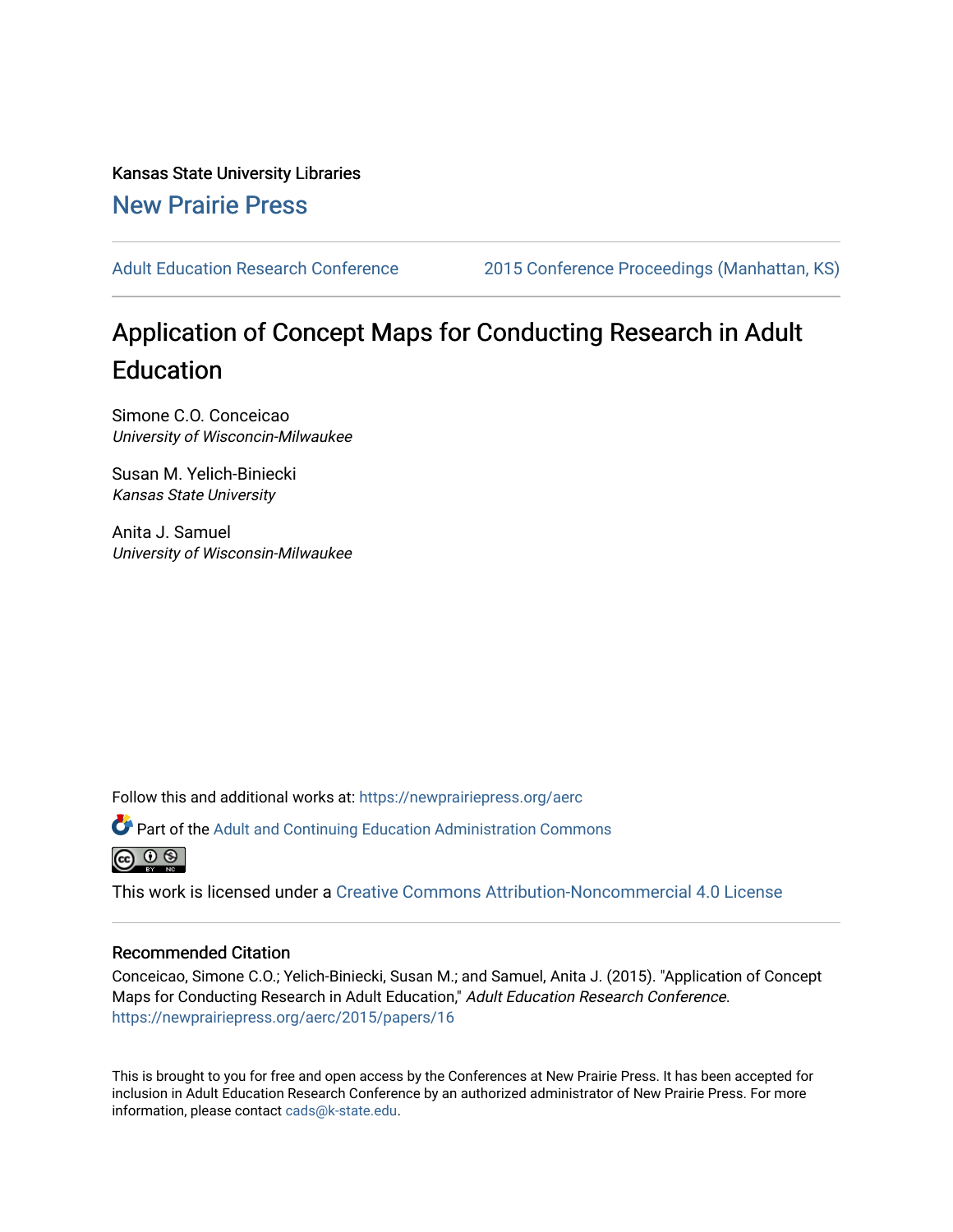# **Application of Concept Maps for Conducting Research in Adult Education**

Simone C. O. Conceição, University of Wisconsin-Milwaukee Susan M. Yelich Biniecki, Kansas State University Anita J. Samuel, University of Wisconsin-Milwaukee

Key words: concept maps, research methods, application tools

**Abstract:** The purpose of this paper is to identify and analyze existing literature in which concept maps specifically were utilized as a research tool. By theorizing from the literature and making connections among different approaches that use concept maps, adult educators-scholars can broaden their understanding of the application of concept maps in adult education research. This paper shows how concept maps can be used as productivity tools for conducting individual and collaborative research and instructional tools for teaching Research Methods courses.

Concept maps have been used in a variety of ways as a tool for conducting research – from problem formulation and illustration, data collection and organization, to data analysis and presentation. As adult educators, we use concept maps when conducting research or working with doctoral students and we decided to conduct a literature review to identify strategies scholars most frequently use with concept maps for better conducting our own research and instructing students. The purpose of this paper is to identify and analyze existing literature in which concept maps specifically were utilized as a research tool. By theorizing from the literature and making connections among different approaches that use concept maps, we can broaden our understanding of the application of concept maps in research in adult education.

## **Literature Review Methodology**

A broad search on the use of concept maps as a research tool was conducted on various academic databases such as EBSCOHost, ProQuest, ERIC, PsychINFO, and Google Scholar. The search was restricted to the years from 1998 to 2014 and focused on the terms "concept map," "concept mapping," "research," "analysis," "presentation," "collection," and "data." Refereed articles, peer-reviewed publications, dissertations, and paper proceedings were included in the literature review and the initial search resulted in 4000 articles. The search was refined to include only publications related to the use of concept maps in research on adult populations. The narrowed scope resulted in 27 refereed journal articles, two dissertations, two published books, and four conference proceedings. These articles are multi-disciplinary in scope from nursing to education. A panel of three reviewers classified the selected articles into empirically based and conceptual publications.

#### **Findings**

We found several empirically based publications that describe concept maps as an approach for conducting the study presented in the publication. We also identified conceptual publications that explain applications of concept maps in research without reference to a specific empirical study. Our findings are presented below based on the type of publication they represent.

## **Empirically Based Publications**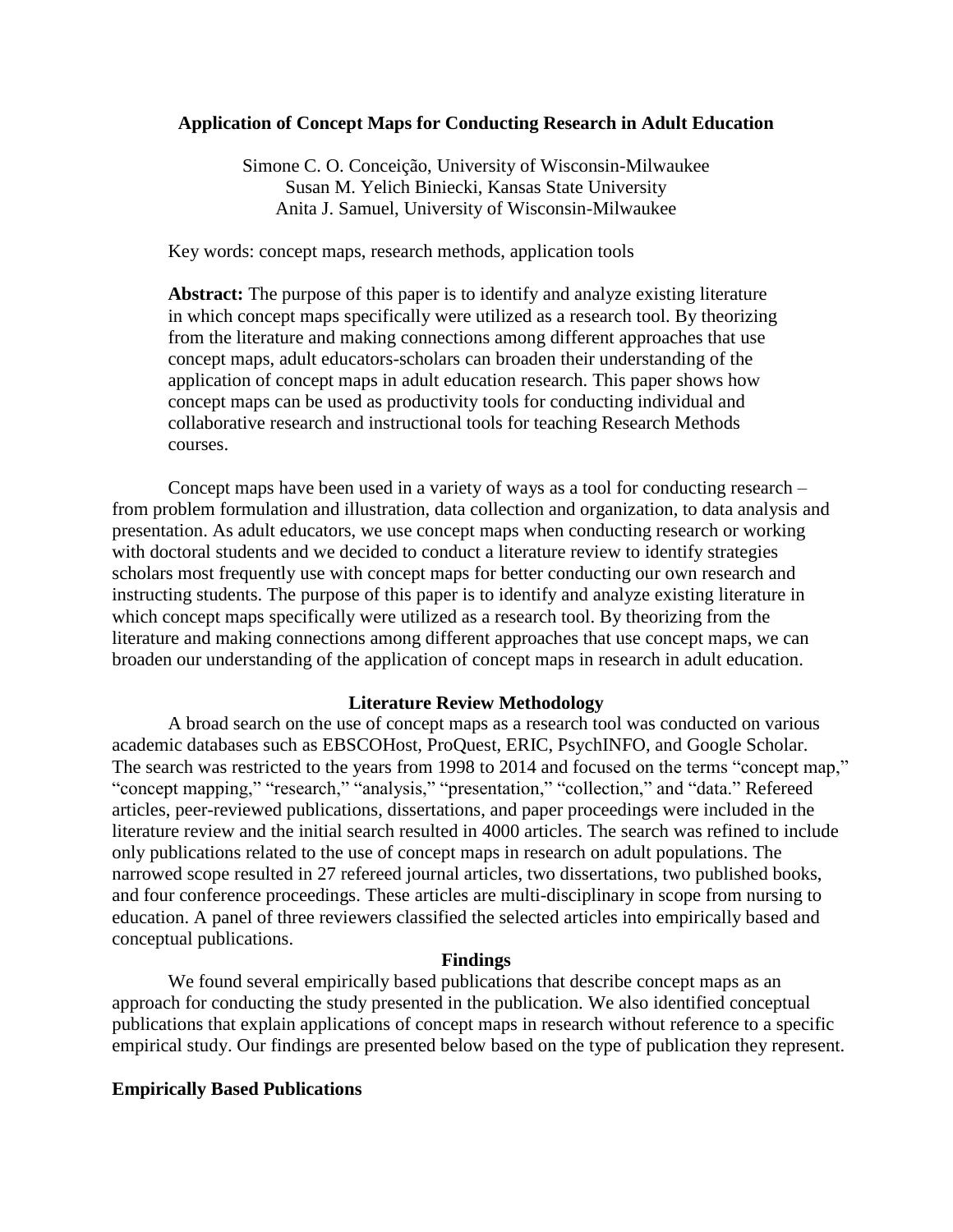Empirically based publications show that concept maps have been used in quantitative and qualitative studies utilizing a variety of methodologies such as experimental, participatory, and interpretivist research. Qualitative approaches often are used throughout all phases of the research process while quantitative approaches are used mostly for data analysis. The majority of the publications utilizing quantitative approaches involved mixed methods studies.

Meagher-Stewart et al. (2012) used concept maps to deconstruct experiences individually and in groups throughout data collection and analysis in qualitative research. Edmunds and Brown (2012) used concept maps to compare the different cognitive structures of subject matter by traditional and nontraditional dentistry students as well as experts and novices to explore knowledge construction before and after an educational intervention. In Sander et al.s' (2012) study, researcher generated concept maps were applied to visualize the relationships among factors that impacted breast cancer survivors' decisions about exercise.

Baugh, McNallen, and Frazelle (2014) used concept maps to collect, reduce, organize, and interpret data. Data were selected by a consensus between the researchers, common themes and patterns were identified, and then an aggregate map from the individual maps was created. Concept maps were used to identify interconnectedness and development of a gestalt; they also facilitated "conceptualization, analytic clarity, and intellectual rigor" (p. 4).

Some qualitative research studies used concept maps for the presentation of data in order to facilitate the explanation of the results through a visual (Meagher-Stewart et. al., 2012; Henderson & Segal, 2013). Concept maps graphically illustrated the concepts and connections identified by participants in areas such as critical thinking in online learning (Morrison, 2006), patient needs in health care (Püschel et al., 2009), and physical activity (Sander et al., 2012). Kandiko and Kinchin (2012) used concept maps to display and articulate results of longitudinal studies by tracking cognitive changes experienced by doctoral students and faculty over the period of course work. Egusa et al. (2010), using an experimental design, studied users' concept maps of a topic before and after they had conducted a Web search on the topic. They used concept maps in data collection, analysis, and presentation of quantitative results. They also transcribed data points so that the concept maps could be studied quantitatively.

Most mixed methods studies in our literature review utilizing concept maps used a participatory approach with multivariate statistical analyses, an analysis of more than one statistical variable at a time, and multidimensional scaling as well as hierarchical cluster analysis. A high level of participant engagement in the collection and analysis of data is noted as a benefit. These studies utilized specific software for the quantitative analysis, such as Concept Systems Software (Scahill, Harrison, & Carswell, 2010), and encompassed phases such as item generation, sorting, and rating (Bedi & Alexander, 2009; Burke et al, 2009; Nalavany, Carawan, & Rennick, 2011). Bedi and Alexander (2009) asked participants in counseling to generate statements of the counseling experience and then self-categorize these statements, which the authors assert reduces researcher bias in statement categorization. Then, based on participants' sorting, the statements were statistically analyzed through multivariate analysis.

Burke et al. (2009) also used concept maps throughout data collection and analyses. Their study explored the characteristics of mental health that could impact neighborhoods in positive and negative ways. Participants were involved in brainstorming, sorting themes, and rating. Researchers quantitatively analyzed data based on socioeconomic status and gender.

Burke et al. (2005) describe how concept maps were used in participatory qualitative research in public health using a quantitative methodology through concept mapping software. Their work involved quantifying the qualitative research process. Concept maps allowed for the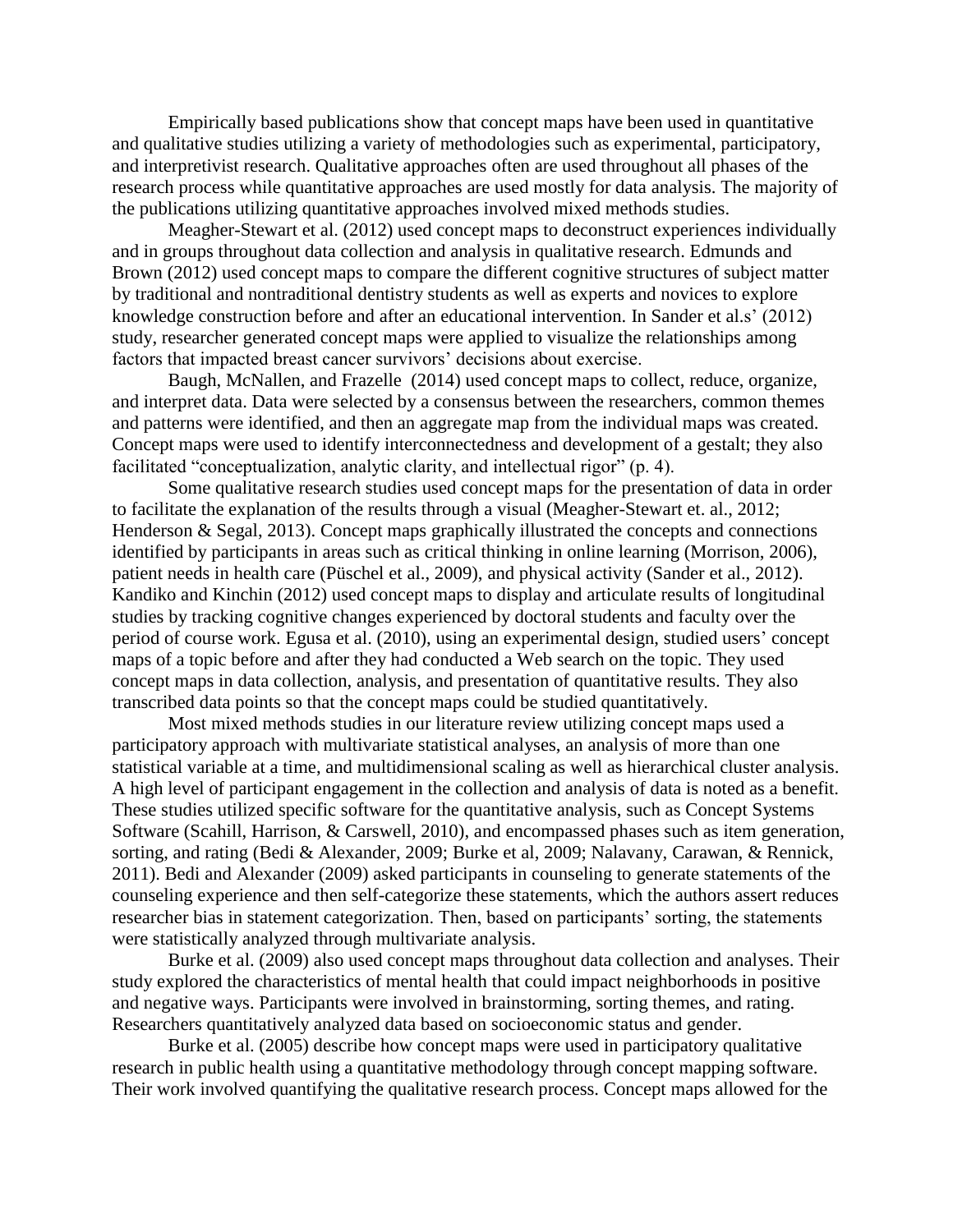collection of a wide range of participant-generated ideas. Results from the quantitative analysis were used to produce illustrative cluster maps depicting relationships of ideas in the form of clusters. Using group and individual level data collection, concept maps enabled analyses of how themes related to each other.

Van Manen et al. (2012) studied "patient characteristics pertinent to treatment selection for patients with personality disorders" (p. 481). They describe data collection and analysis phases using concept maps as: generation of the concepts, sorting and rating of the concepts, statistical analysis, and interpretation session. Trochim and Kane's (2005) mixed methods study focused on generating a plan to use funds from a U.S. tobacco settlement. Concept maps generated by diverse stakeholders were used to create a composite thinking of the group, guide action planning, and development. Scahill, Harrison, and Carswell (2010) used concept maps in mixed methods research to develop a model of organization effectiveness for use in community pharmacies. Again, brainstorming and unstructured scoring were used to collect and conduct a preliminary analysis of data. Concept Systems Software was used to generate visual maps, which then could inform a potential model.

In a slightly different approach, Campbell and Salem (1999) used concept maps in a feminist research framework to examine the community response to rape. The mixed methods approach in data collection and analysis provided an evaluation technique to address specifically how the community systems that provide support to rape victims could be more responsive to victims. Participants were brought together in order to generate themes and the process included "the direct expression of participants' voices with minimal interpretation by researchers" (p. 85). The themes were interpreted by concept map software and then advocates or participants further interpreted and organized themes.

Finally, in mixed methods studies, concept maps were used to present findings such as in Bedi and Alexander's (2009) work. Chandrasegaran, Treagust, and Mocerino (2008) looked at students' ability to represent connections and relationships in chemistry education. Concept maps were not used in the educational intervention; however, they were used in the article to visualize the context of the content of chemical reactions.

## **Conceptual Publications**

Several conceptual publications show how scholars are incorporating concept maps into their research for data collection, analysis, and presentation. One publication shows how concept maps are used to conduct large literature reviews while several others show how concept maps are used for formulating and illustrating a problem, documenting and synthesizing ideas, analyzing open-ended survey responses, collecting data through interviews, explaining a theory, analyzing themes relationships, and articulating and presenting findings through a visual.

Carnot (2006) explains how concept maps can be used to organize information for largescale literature reviews and technical reports. Concept maps can help integrate the topics using the main dissertation themes, identify major research issues and categories, and look for crosslinked topics and issues relevant across domains. Carnot describes how concepts can be used to explore ideas and relevant concepts in individual research, describe key concepts and tasks in the subdomain, and describe relevant theory and key researchers in a study.

Butler-Kisber and Poldma (2010) describe their use of concept maps to document and synthesize ideas to drive the analysis in qualitative inquiry. The visual process allows for new ideas to emerge and research issues can be documented quickly throughout the research process. The challenge is to integrate concept maps systematically.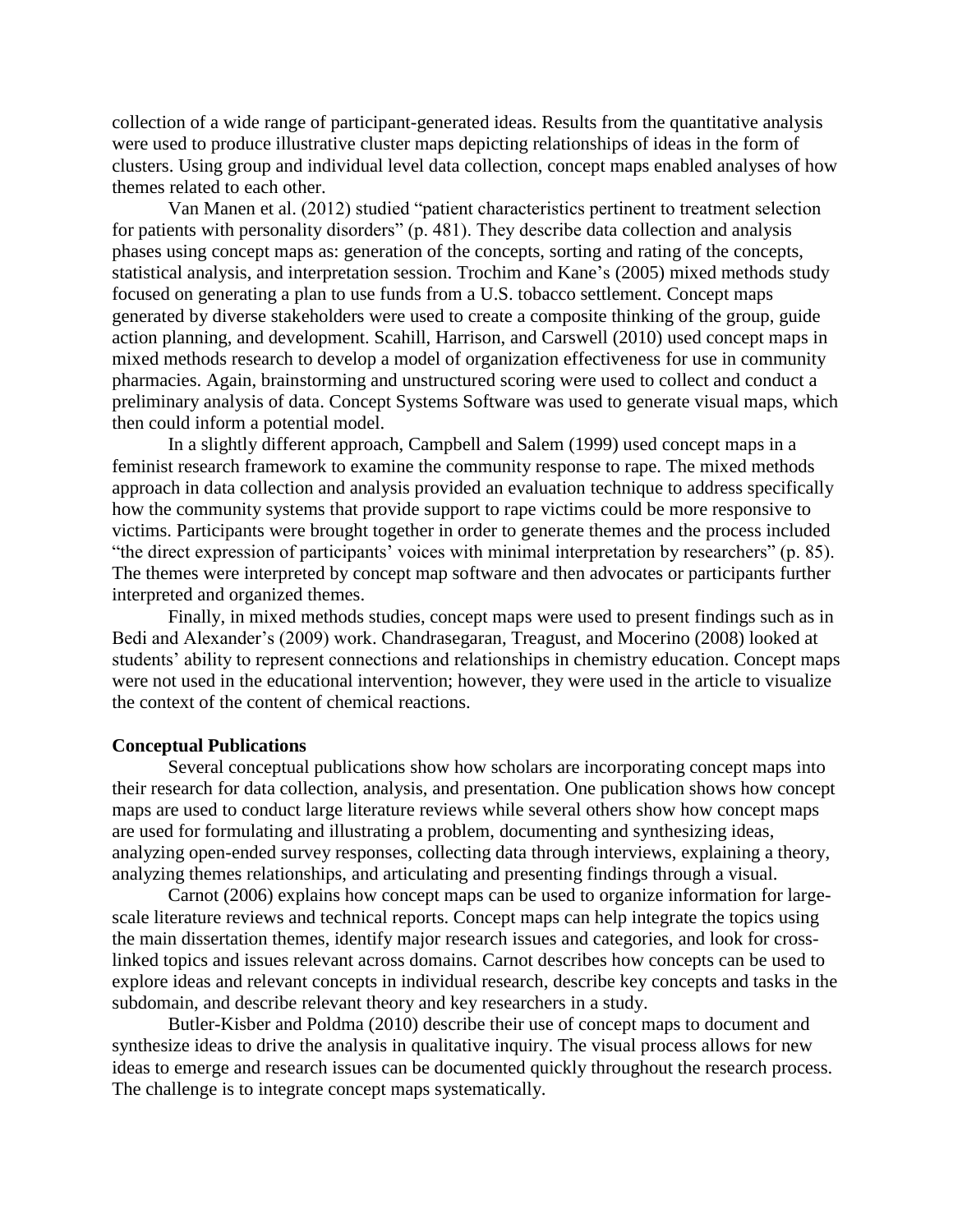Jackson and Trochim (2002) write about the use of concept maps as an alternative approach for the analysis of open-ended survey responses. Concept maps provide greater reliability and validity over word-based and code-based methods when analyzing open-ended survey questions. However, the amount of data may overwhelm those sorting the data. Adding researcher judgment within statistical mapping can add important interpretation and contextual analysis rather than a forced computer categorization of open-ended survey results.

Wheeldon and Faubert (2009) write that concept maps for data collection in qualitative research might provide an alternate means of communicating, rather than just the verbal or written narrative. Concept maps give a "snapshot" of perception and allow for the refining and honing of additional data collection processes.

Kinchin, Streatfield, and Hay (2010) describe how they use concept maps as interview prompts to check data saturation, present data, provide creative coding, and analyze data to structure more meaningful interviews. One challenge of using concept maps is if the interview is not exploring concepts or relationships or the interviewee is unable to articulate the relationships. It can also be a challenge if respondent misrepresents relationships or the interviewer does not fully understand the context of the participant. It is even more limiting if the interview has a prescriptive interview process. Brightman (2003) discusses the interviewer as facilitator and data gatherer, suggesting reflexivity between the data collection as the participants' constructed the concept maps and the interpretation and analysis of the data as the researcher continually gathers feedback from participants to verify meaning. Morgan, Fellows, and Guevara (2008) articulate this reflexivity further by discussing the use of concept maps in focus groups. Participant produced concept maps provide collection and analysis processes as participants generate and compare concept maps they created at different points of multiple interviews. This process allows participants and researchers negotiate meaning making.

Maxwell (2013) shows how to use concept maps to explain a conceptual framework or theory by pulling together and making visible what the implicit theory is, viewing the implications of the theory, its limitations, and its relevance for the study. Concept maps can help see unexpected connections, or to identify holes or contradictions in the theory and figure out ways to determine themes. Challenges to the use of concept maps is that they do not automatically create a paper trail of attempts.

Lastly, Daley (2004) and Daley, Cañas, and Stark-Schweitzer (2007) suggest the use of concept maps for framing a research project, reducing qualitative data, analyzing themes and seeing interconnections in a study, analyzing participants' experience and linking them to new experiences, seeing relationships between theory and practice, facilitating cross group comparisons, and drawing study conclusions.

## **Applications of Concept Maps in Research and Conclusions**

Our literature review reveals that concept maps have been used for a variety of purposes utilizing different methodological approaches. Qualitative approaches often use concept maps in all phases of the research process: **problem formulation** (generate and illustrate the problem); **literature review** (explain a conceptual or theoretical framework, describe relevant theory, identify key researchers on a literature review, and identify major issues and categories of studies), **data collection** (provide a snapshot of perception to refine and hone the data collection process, and check data saturation), **data analysis** (reduce, organize, and interpret historical data; document and synthesize ideas to drive analysis; deconstruct experiences; generate individual and group themes; analyze themes and interconnections; and verify meanings), and **data**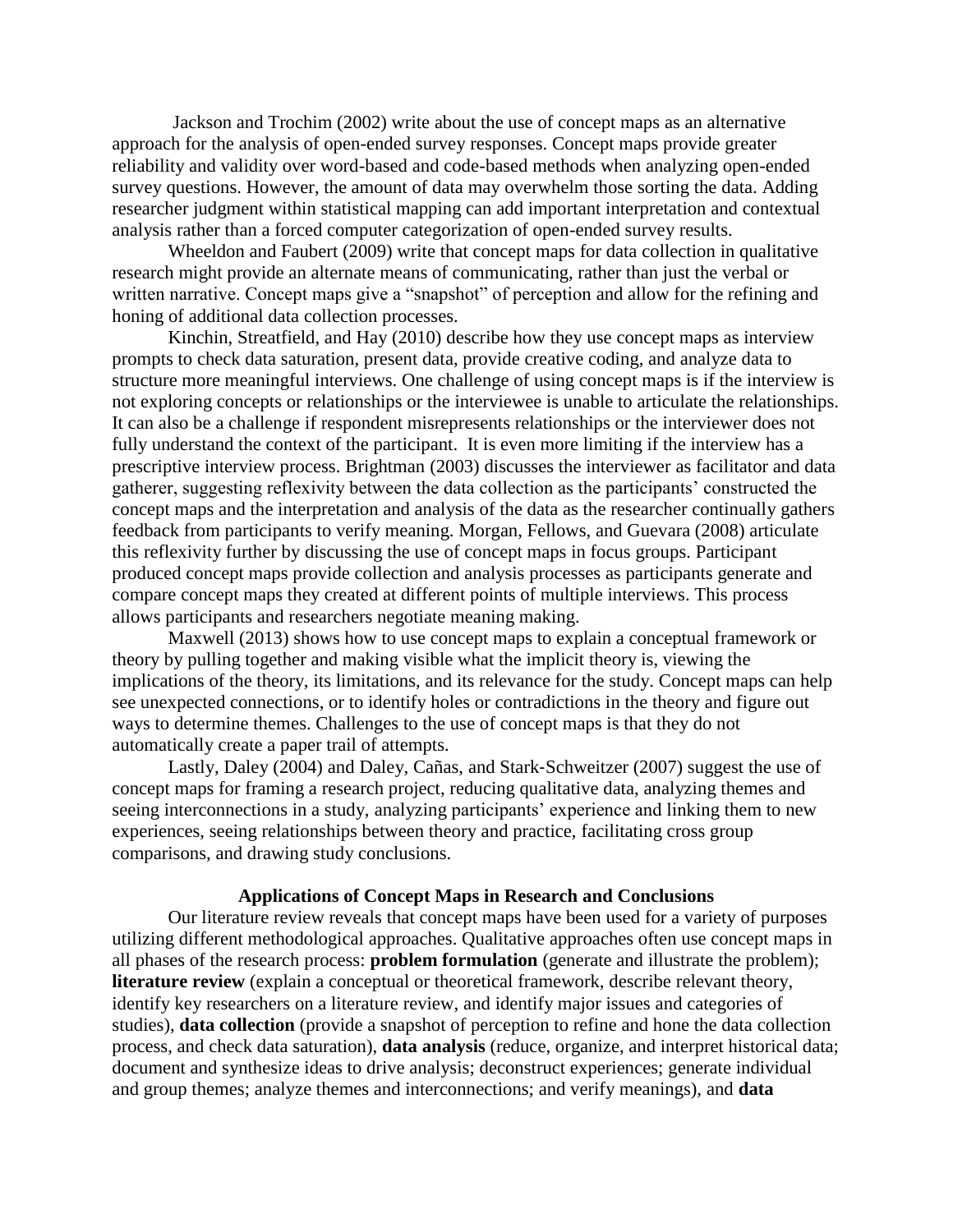**presentation** (articulate and present findings, show theory-to-practice relationships, and develop a model). Quantitative approaches tend to use concept map software to explain, display, and articulate results; compare before and after behaviors; collect participant-generated ideas; visualize relationships among data; and generate, sort and rate, and interpret findings. Based on our findings mixed methods approaches seem to be prevalent. For the adult-educator-scholar, concept maps can serve as productivity tools for conducting individual and collaborative research. For the adult educator, concept maps can serve as instructional tools for teaching Research Methods courses and helping students during their dissertation process.

## **References**

- Baugh, N., McNallen, A., & Frazelle, M. (2014). Concept mapping as a data collection and analysis tool in historical research. *The Qualitative Report*, *19*(13), 1-10.
- Bedi, R. P., & Alexander, D. A. (2009). Using multivariate concept-mapping for examining client understandings of counseling. *Canadian Journal of Counselling and Psychotherapy*, *43*(2), 76-91.
- Brightman, J. (2003, May). Mapping methods for qualitative data structuring (QDS). In *Strategies in qualitative research: methodological issues and practices using QSR NVivo and NUD\* IST Conference,* London, UK.
- Burke, J. G., O'Campo, P., Peak, G. L., Gielen, A. C., McDonnell, K. A., & Trochim, W. M. (2005). An introduction to concept mapping as a participatory public health research method. *Qualitative Health Research, 15*(10), 1392-1410.
- Burke, J., O'Campo, P., Salmon, C., & Walker, R. (2009). Pathways connecting neighborhood influences and mental well-being: Socioeconomic position and gender differences. *Social Science & Medicine*, *68*(7), 1294-1304.
- Butler-Kisber, L., & Poldma, T. (2010). The power of visual approaches in qualitative inquiry: The use of collage making and concept mapping in experiential research. *Journal of Research Practice*, *6*(2), 1-17.
- Campbell, R., & Salem, D. A. (1999). Concept Mapping as a feminist research method examining the community response to rape. *Psychology of Women Quarterly, 23*(1), 65- 89.
- Carnot, M. J. (2006). Using concept maps to organize information for large scale literature reviews and technical reports: Two case studies. In A. J. Cañas, & J.D. (Eds.). Novak. Proceedings of the Second International Conference on Concept Mapping. São José, Costa Rica, 225-228.
- Chandrasegaran, A. L., Treagust, D. F., & Mocerino, M. (2008). An evaluation of a teaching intervention to promote students' ability to use multiple levels of representation when describing and explaining chemical reactions. *Research in Science Education*, *38*(2), 237- 248.
- Daley, B. J. (2004, September). Using concept maps in qualitative research. In *Proceedings of the First International Conference on Concept Mapping*. Universidad Pública de Navarra, Spain, 14-17.
- Daley, B. J., Canas, A. J., & Stark‐Schweitzer, T. (2007). CmapTools: Integrating teaching, learning, and evaluation in online courses. *New Directions for Adult and Continuing Education, 2007*(113), 37-47.
- Edmunds, S., & Brown, G. (2012). Doing qualitative research in dentistry and dental education. *European Journal of Dental Education*, *16*(2), 110-117.